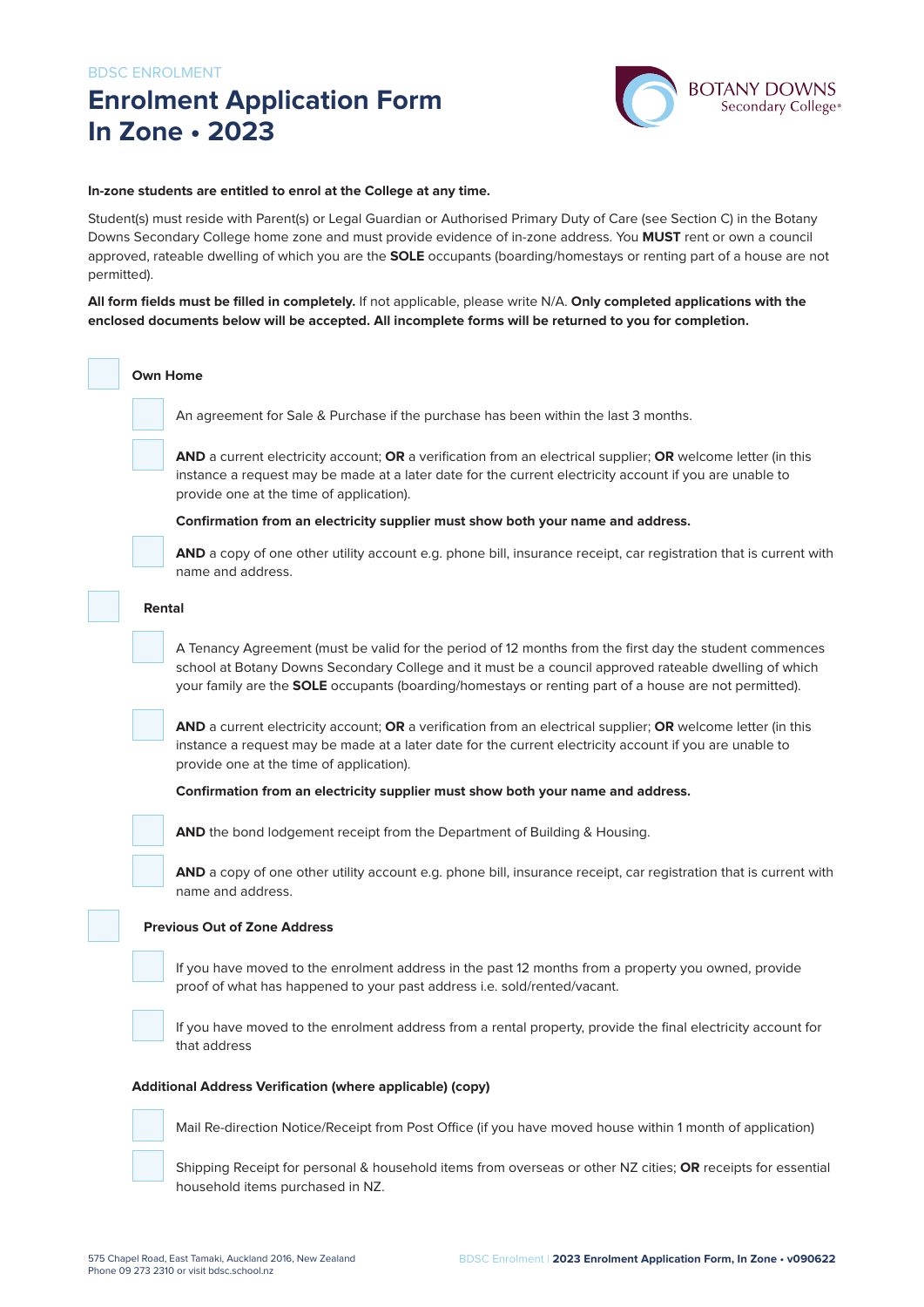#### **Other Information:**



Included documentation (if applicable) for Legal Guardianship Order/Authorised Primary Duty of Care (see section D). **Legal Guardianship Order/Authorised Primary Duty of Care must be a long-standing arrangement and not created solely for the purpose of gaining entry to the school. If Authorised Primary Duty of Care, written evidence from a NZ Lawyer must be provided and attached, substantiating the legality and existing long-term nature of this relationship.**

**For New Zealand Citizens – Birth Certificate or Passport or New Zealand Citizenship Certificate.** Please make colour copies of these and hand in with your Enrolment Form

**For Non-New Zealand Citizens – Copies of Student's Passport with Residence Permit or Student Passport with Student Visa and Parent Passport with Work Permit**

**A copy of your child's latest school report** (2022)



**NOTE:** Please provide copies of documentation as we are unable to make copies of your originals.

Botany Downs Secondary College may actively collect information and make all enquiries necessary in its opinion to ensure that enrolment details contained in this application are accurate.

To complete the application process, you and your child will be required to attend an enrolment interview. We will contact you to arrange an interview time. Upon completion of the enrolment process, the College will send you written confirmation of acceptance.

**Note:** Students with a non-English speaking background who have lived in New Zealand for less than four years may be required to take an ESOL test.

#### **Please return your completed application to:**

Miss Melanie Smith Enrolment Officer Botany Downs Secondary College 575 Chapel Road East Tamaki Auckland 2016

While In-Zone applications remain open throughout the year please submit your application form (for administration purposes) by **Friday 9 September 2022.**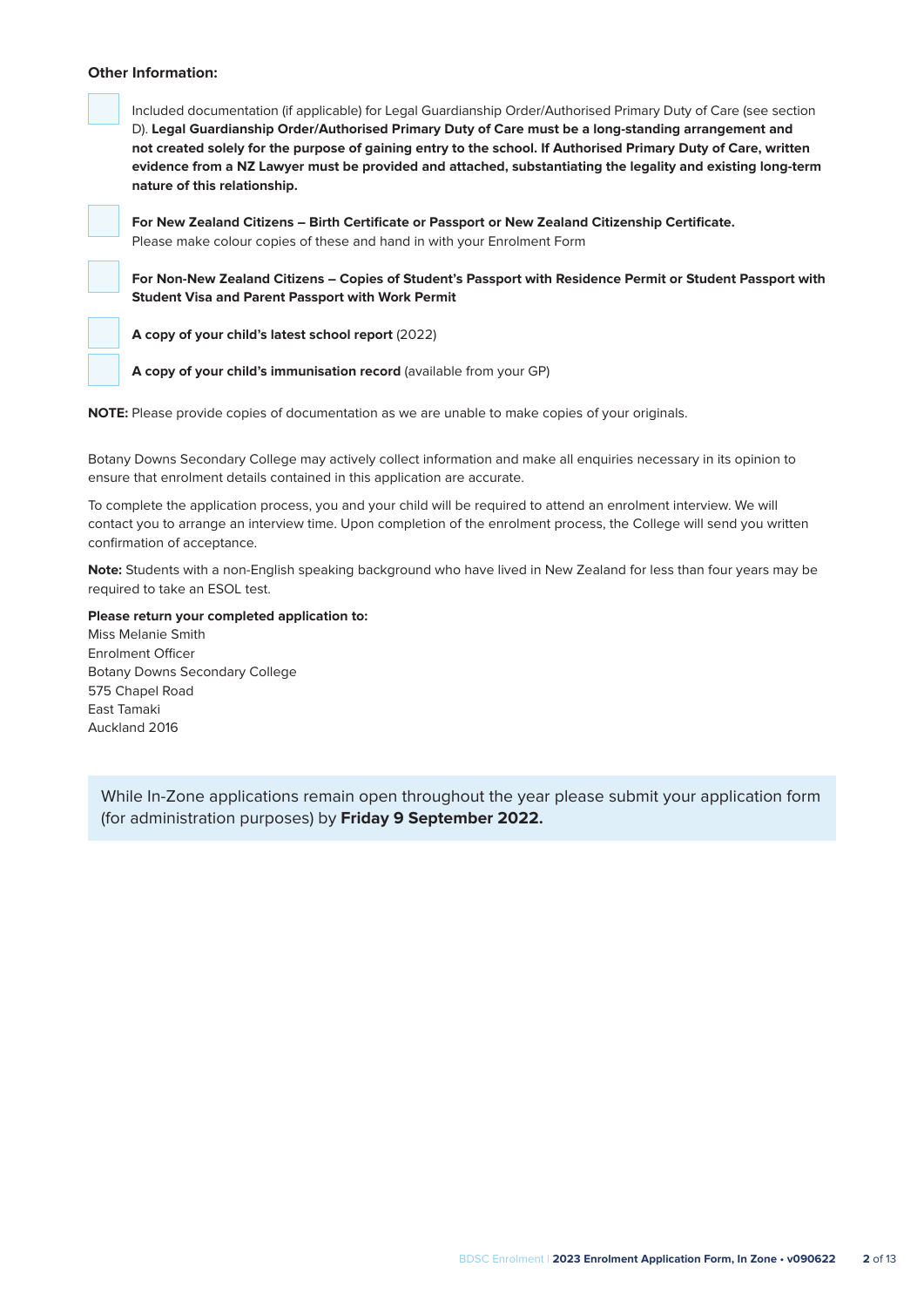#### BDSC ENROLMENT

# **Enrolment Application Form In Zone • 2023**

**A: Particulars of Student**



#### **ADMIN USE ONLY**

| <b>Date Received</b>     | <b>Enrolled By</b>    |  |
|--------------------------|-----------------------|--|
| <b>Entered in Kamar</b>  | <b>Interview Date</b> |  |
| <b>Data File Entered</b> | <b>Start Date</b>     |  |
| <b>Scanned</b>           |                       |  |

## **Year Level (circle)** 9 10 11 12 13

**If you have any enquiries,** contact our Enrolment Officer Miss Melanie Smith on 09 273 2310 ext. 359 enrolments@bdsc.school.nz

| -                                         |  |                                                                  |                              |                                                                       |                                             |                                           |  |
|-------------------------------------------|--|------------------------------------------------------------------|------------------------------|-----------------------------------------------------------------------|---------------------------------------------|-------------------------------------------|--|
| Gender:                                   |  | Male / Tāne                                                      |                              |                                                                       | Female / Wahine                             |                                           |  |
|                                           |  | Gender diverse not further defined /<br>Ira tāngata kōwhiri kore |                              |                                                                       | Transgender male to female /<br>Whakawahine |                                           |  |
|                                           |  | Transgender female to male /<br>Tangata ira tāne                 |                              | Gender diverse not elsewhere classified /<br>Ira tāngata kōwhiri kore |                                             |                                           |  |
| Legal Surname:                            |  |                                                                  |                              |                                                                       |                                             |                                           |  |
| Legal First Name:                         |  |                                                                  |                              |                                                                       |                                             |                                           |  |
| Middle Name(s):                           |  |                                                                  | <b>Preferred First Name:</b> |                                                                       |                                             |                                           |  |
| Address:                                  |  |                                                                  |                              |                                                                       |                                             |                                           |  |
|                                           |  |                                                                  |                              |                                                                       |                                             | <b>POSTCODE</b>                           |  |
| <b>Student Email Address:</b>             |  |                                                                  |                              |                                                                       |                                             |                                           |  |
| <b>Student Mobile Phone:</b>              |  |                                                                  | Date of Birth:               |                                                                       |                                             |                                           |  |
| Country of Birth:                         |  |                                                                  | <b>Current School:</b>       |                                                                       |                                             |                                           |  |
| <b>Previous Schools</b><br>Attended in NZ |  |                                                                  |                              |                                                                       |                                             |                                           |  |
| (at any stage):                           |  |                                                                  |                              |                                                                       |                                             |                                           |  |
|                                           |  |                                                                  |                              |                                                                       |                                             |                                           |  |
| <b>NEW ZEALAND CITIZEN (COLUMN 1)</b>     |  |                                                                  |                              |                                                                       |                                             | <b>NON-NEW ZEALAND CITIZEN (COLUMN 2)</b> |  |
| NZ Birth Certificate Number:              |  |                                                                  | Date of Entry into NZ:       |                                                                       |                                             |                                           |  |
| <b>OR NZ Passport Number:</b>             |  |                                                                  |                              |                                                                       | <b>Student Passport Number:</b>             |                                           |  |
| If Not New Zealand Born:                  |  |                                                                  |                              |                                                                       | Residence Permit Number:                    |                                           |  |
| Date of Entry into NZ:                    |  |                                                                  |                              |                                                                       | <b>OR</b> Student Visa Number:              |                                           |  |
| OR NZ Citizenship Number:                 |  |                                                                  | Parent Passport Number:      |                                                                       |                                             |                                           |  |
| <b>OR</b> Passport Number:                |  |                                                                  | Parent Visa Number:          |                                                                       |                                             |                                           |  |

**OR** Refugee Status: Yes No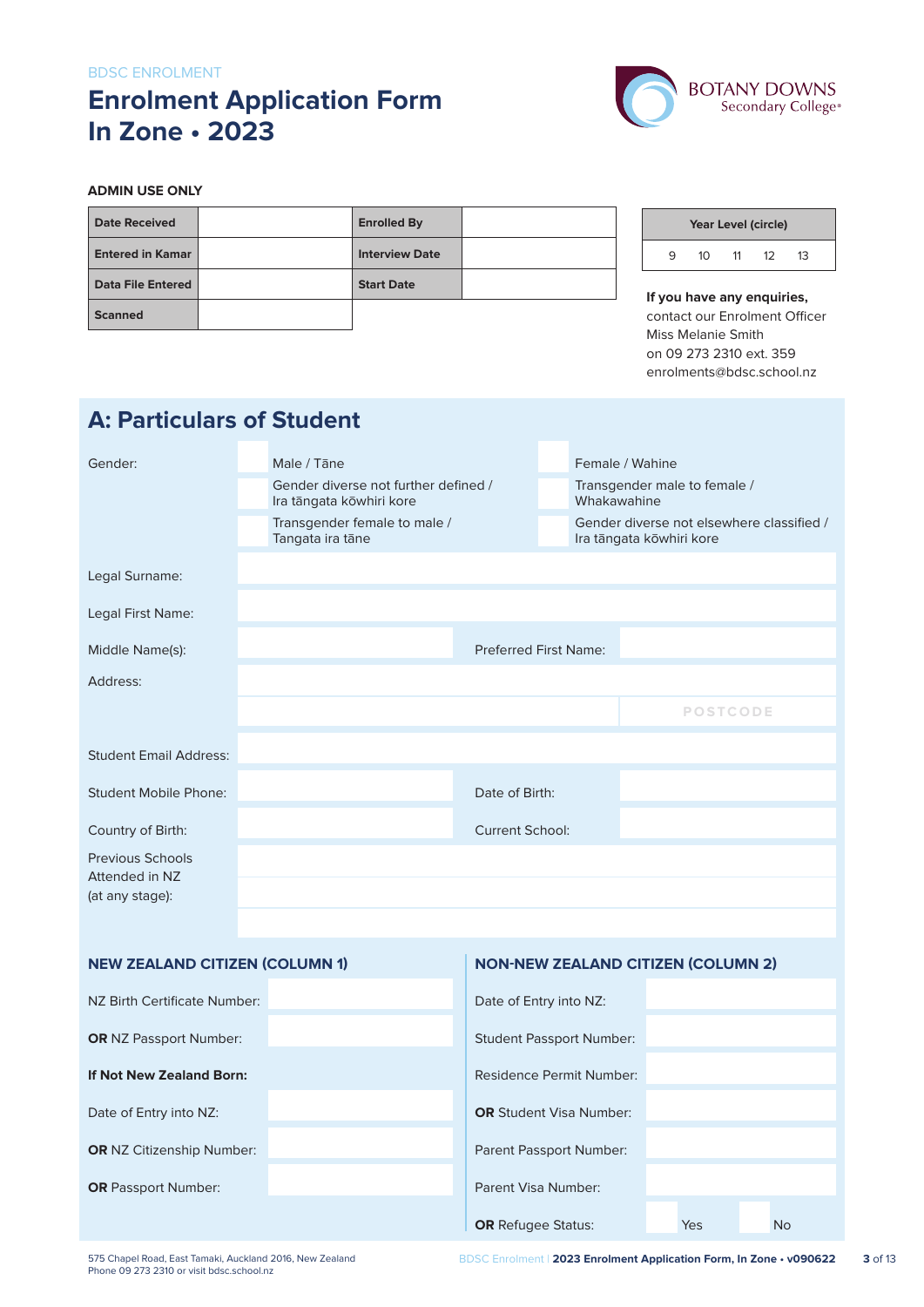**CULTURAL IDENTITY** (please tick your cultural identity. If you have two, please place 1 and 2 by each) NZ European Korean Korean Fijian Indian Indian

|        | NZ Māori*  | <b>Other Asian</b> | Samoan                       | <b>Middle Eastern</b> |
|--------|------------|--------------------|------------------------------|-----------------------|
|        | Australian | British/Irish      | Tongan                       | Sri Lanken            |
|        | Chinese    | Other European     | <b>Niuean</b>                | South African         |
|        | Japanese   | Fijian Indian      | <b>Other Pacific Peoples</b> | Latin American        |
| Other: |            |                    |                              |                       |
|        |            |                    |                              |                       |

\*If you selected NZ Māori, please state your Iwi:

# **B: Caregivers - Residence A**

**This is the person legally responsible for the student, living at the same address as the student.**

It is Botany Downs Secondary College's expectation that all students will reside permanently with their natural parent(s) or Legal Guardian for the duration of the student's attendance at Botany Downs Secondary College.

Contact with parents and recording of student progress is conducted by email. Please complete the email section clearly.

| <b>CAREGIVER 1 - RESIDENCE A</b> |
|----------------------------------|
|----------------------------------|

| Surname:                         | First Name:             |                 |
|----------------------------------|-------------------------|-----------------|
| Relationship to Student:         | Home Number:            |                 |
| Mobile Number:                   | <b>Business Number:</b> |                 |
| Address:                         |                         |                 |
|                                  |                         |                 |
|                                  |                         | <b>POSTCODE</b> |
| <b>Email Address:</b>            |                         |                 |
| Occupation:                      |                         |                 |
| Employer/Workplace:              |                         |                 |
| <b>CAREGIVER 2 - RESIDENCE A</b> |                         |                 |
|                                  |                         |                 |
| Surname:                         | First Name:             |                 |
| Relationship to Student:         | Home Number:            |                 |
| Mobile Number:                   | <b>Business Number:</b> |                 |
| Address:                         |                         |                 |
|                                  |                         |                 |
|                                  |                         | <b>POSTCODE</b> |
| <b>Email Address:</b>            |                         |                 |
| Occupation:                      |                         |                 |
| Employer/Workplace:              |                         |                 |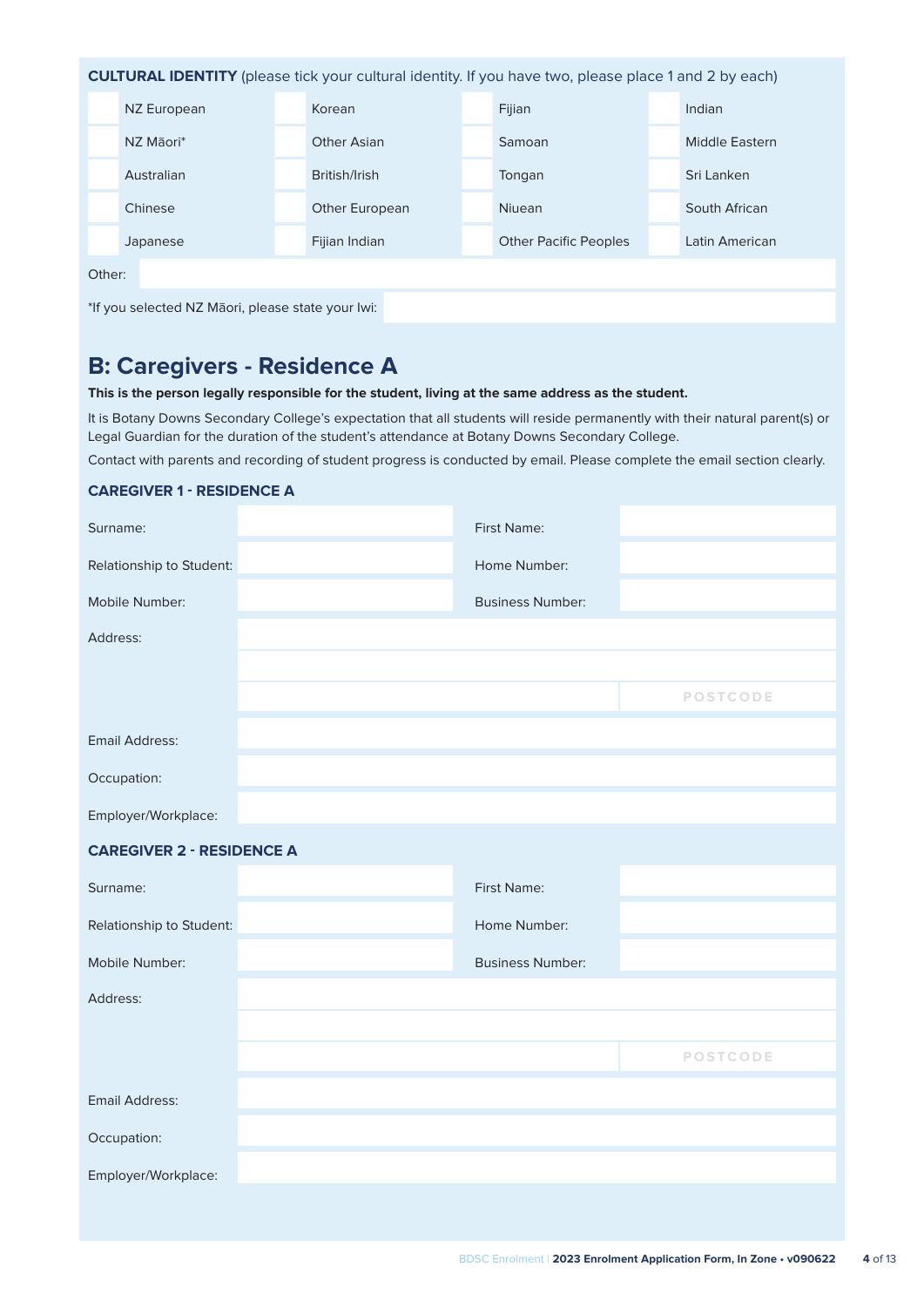# **C: Caregivers - Residence B Parents or other adults that have responsibility for the student, but do not live at the same address. CAREGIVER 1 - RESIDENCE B** Surname: Executive Contract Name: Executive Contract Name: Executive Contract Name: Executive Contract Name: Executive Contract Name: Executive Contract Name: Executive Contract Name: Executive Contract Name: Executive Con Relationship to Student: Contract Contract Contract Contract Occupation: **Home Number:** Mobile Number: Mobile Number: Email Address: Home Address: **POSTCODE CAREGIVER 2 - RESIDENCE B** Surname: First Name: Relationship to Student: **Occupation: COCCUPATION: Occupation:** Home Number: Mobile Number: Mobile Number:

Email Address:

Are there any specific custody orders that the College should be made aware of? YES YES NO If yes, please describe:

### **D: Legal Guardian/\*Authorised Primary Duty of Care**

**Legal Guardian (i.e. Permanent Legal Guardianship Order: S47 Parenting Order, Care of Children Act 2004 - obtained through the NZ Family Court - must be attached.) If \*Authorised Primary Duty of Care, written evidence from a NZ Lawyer must be provided and attached, substantiating the legality and existing long-term nature of this relationship.**

|          | Legal Guardian           | Authorised Primary Duty of Care                                                      |                |                 |
|----------|--------------------------|--------------------------------------------------------------------------------------|----------------|-----------------|
| Surname: |                          |                                                                                      | First Name:    |                 |
|          | Relationship to Student: |                                                                                      | Occupation:    |                 |
|          | Home Number:             |                                                                                      | Mobile Number: |                 |
|          | Email Address:           |                                                                                      |                |                 |
|          | Home Address:            |                                                                                      |                |                 |
|          |                          |                                                                                      |                |                 |
|          |                          |                                                                                      |                | <b>POSTCODE</b> |
|          |                          | If your child is in a shared custody situation, the secondary address is as follows: |                |                 |
| Address: |                          |                                                                                      |                |                 |
|          |                          |                                                                                      |                |                 |
|          |                          |                                                                                      |                | <b>POSTCODE</b> |
|          |                          |                                                                                      |                |                 |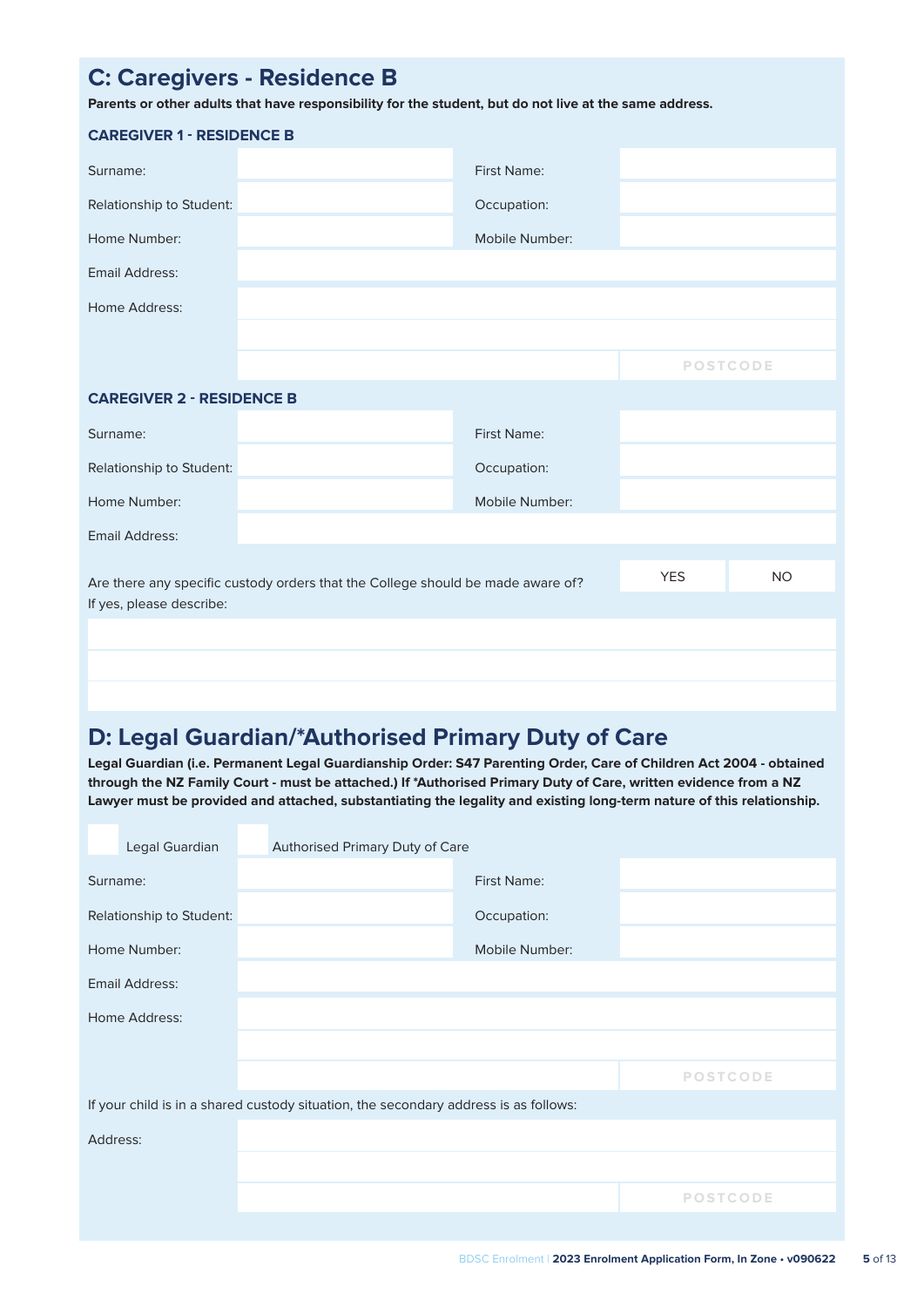### **E: Emergency Contact**

#### **Contact person in event of an emergency if Parent/Legal Guardian/Authorised Primary Duty of Care are not available NOT PARENT OR CAREGIVER.**

The contact person in the event of an emergency should be a relative or neighbour who can be contacted during the day by the school should some medical or other unforeseen emergency arise. The contact person will be contacted only if neither parent/Legal Guardian/Authorised Primary Duty of Care can be contacted.

| Surname:                                                        |                                                                                                                            | First Name: |         |            |           |  |  |  |
|-----------------------------------------------------------------|----------------------------------------------------------------------------------------------------------------------------|-------------|---------|------------|-----------|--|--|--|
| Home Number:                                                    | Mobile Number:                                                                                                             |             |         |            |           |  |  |  |
| Relationship to Student:                                        |                                                                                                                            |             |         |            |           |  |  |  |
| <b>F: Sibling Information</b><br>Please complete if applicable. |                                                                                                                            |             |         |            |           |  |  |  |
|                                                                 | Sibling(s) CURRENTLY attending Botany Downs Secondary College:                                                             |             |         |            |           |  |  |  |
| Name:                                                           |                                                                                                                            | Year:       | Whanau: |            |           |  |  |  |
| Name:                                                           |                                                                                                                            | Year:       | Whanau: |            |           |  |  |  |
|                                                                 | Sibling(s) who were FORMER students attending Botany Downs Secondary College:                                              |             |         |            |           |  |  |  |
| Name:                                                           |                                                                                                                            | Year:       | Whanau: |            |           |  |  |  |
|                                                                 | Do you wish your child to be in the same Whanau as the sibling?<br>(Once Whānau has been allocated, it cannot be changed.) |             |         | <b>YES</b> | <b>NO</b> |  |  |  |
|                                                                 | <b>G: Background Information / Interests</b>                                                                               |             |         |            |           |  |  |  |
| Hobbies and leisure activities:                                 |                                                                                                                            |             |         |            |           |  |  |  |
|                                                                 |                                                                                                                            |             |         |            |           |  |  |  |
|                                                                 |                                                                                                                            |             |         |            |           |  |  |  |
|                                                                 |                                                                                                                            |             |         |            |           |  |  |  |
| Community involvement:                                          |                                                                                                                            |             |         |            |           |  |  |  |
|                                                                 |                                                                                                                            |             |         |            |           |  |  |  |
|                                                                 |                                                                                                                            |             |         |            |           |  |  |  |
|                                                                 |                                                                                                                            |             |         |            |           |  |  |  |
|                                                                 | Music, Drama, Dance (please indicate any performing art that your child participates in):                                  |             |         |            |           |  |  |  |
|                                                                 |                                                                                                                            |             |         |            |           |  |  |  |
|                                                                 |                                                                                                                            |             |         |            |           |  |  |  |
|                                                                 |                                                                                                                            |             |         |            |           |  |  |  |
| Sports - what does your child play?                             |                                                                                                                            |             |         |            |           |  |  |  |
|                                                                 |                                                                                                                            |             |         |            |           |  |  |  |
|                                                                 |                                                                                                                            |             |         |            |           |  |  |  |
|                                                                 |                                                                                                                            |             |         |            |           |  |  |  |
| Cultural - what is your child involved in?                      |                                                                                                                            |             |         |            |           |  |  |  |
|                                                                 |                                                                                                                            |             |         |            |           |  |  |  |
|                                                                 |                                                                                                                            |             |         |            |           |  |  |  |
|                                                                 |                                                                                                                            |             |         |            |           |  |  |  |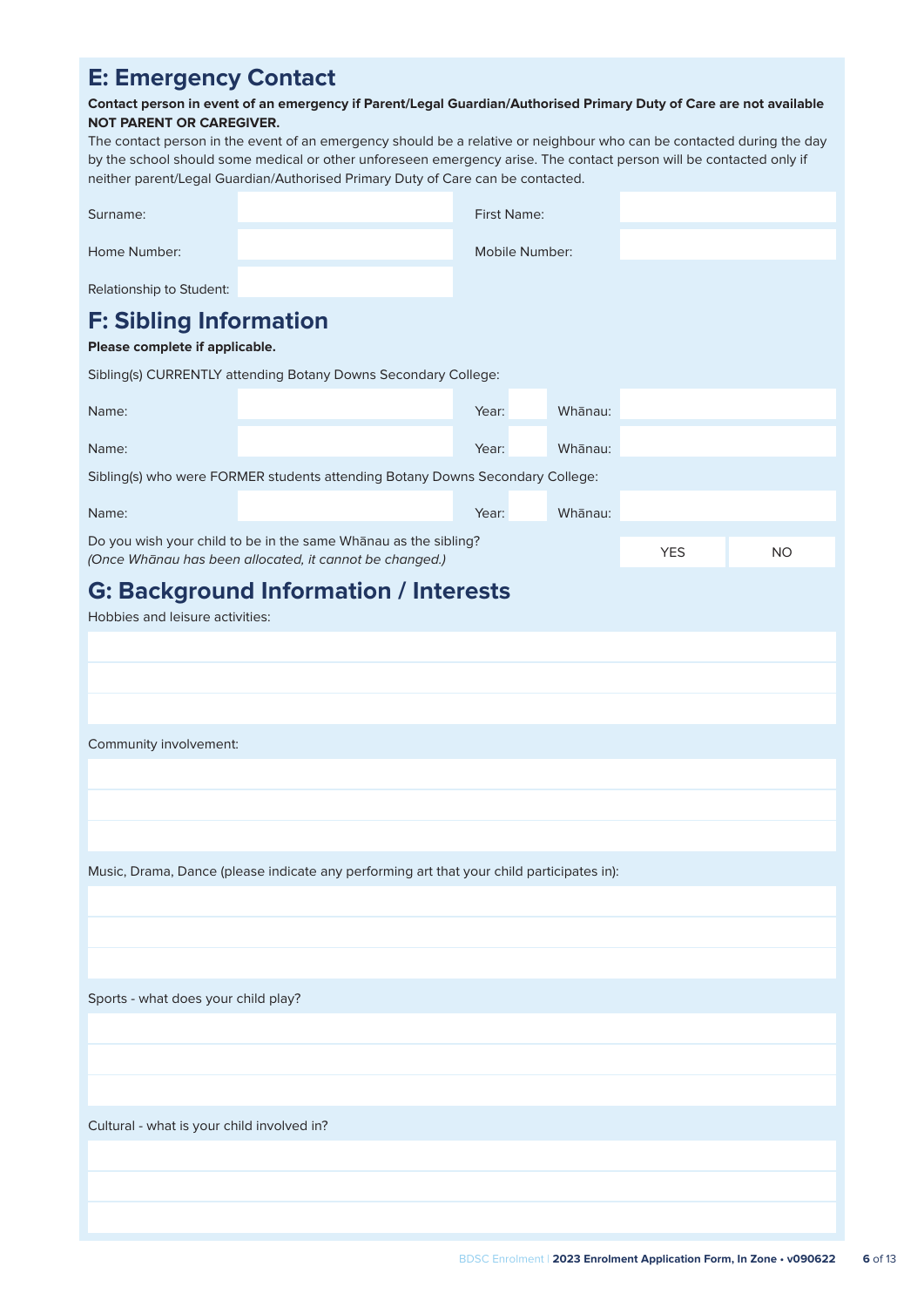| Other personal interests and aspirations:                                                             |            |           |                              |  |  |  |
|-------------------------------------------------------------------------------------------------------|------------|-----------|------------------------------|--|--|--|
|                                                                                                       |            |           |                              |  |  |  |
|                                                                                                       |            |           |                              |  |  |  |
|                                                                                                       |            |           |                              |  |  |  |
| Any awards? (Please list awards or certificates and other achievements that your child has received): |            |           |                              |  |  |  |
|                                                                                                       |            |           |                              |  |  |  |
|                                                                                                       |            |           |                              |  |  |  |
|                                                                                                       |            |           |                              |  |  |  |
| <b>H: Language Ability</b>                                                                            |            |           |                              |  |  |  |
| Only complete this section if English is NOT your first language.                                     |            |           |                              |  |  |  |
| Is English your second language?                                                                      | <b>YES</b> | <b>NO</b> | What is your first language? |  |  |  |
|                                                                                                       |            |           |                              |  |  |  |

How long have you lived in New Zealand? Has your child participated in an English as a Second Language (ESOL) programme Their current school?<br>
Their current school? No

How long have they been attending this programme?

If you are new to New Zealand, did your child attend an English programme at their previous overseas school? No was also had been all the previous overseas school?

If so, how long have they been attending this English programme?

### **I: Special Circumstances**

#### **\*Please be assured that any information you provide is treated as strictly private and confidential.**

Does the student have a medical or physical disability or a learning difficulty that may affect their classroom learning? Examples would be, but are not limited to, Autism, ASD (Autism Spectrum Disorder), Dyslexia, Dyspraxia, and ADHD.

| My child has a physical disability:                                                                                                                                                                        | <b>YES</b> | <b>NO</b> |
|------------------------------------------------------------------------------------------------------------------------------------------------------------------------------------------------------------|------------|-----------|
| My child has a learning difficulty:                                                                                                                                                                        | <b>YES</b> | NO.       |
| Has your child been involved with any <b>supported learning programmes</b><br>or had Teacher Aide support at previous schools such as the Aspiring Centre                                                  | <b>YES</b> | <b>NO</b> |
| at Somerville?                                                                                                                                                                                             |            |           |
| My child has currently or previously received funding for their learning or behaviour<br>e.g. ORS, HHN, ICS (In-class support), IRF (interim response funding) or<br>additional external support e.g. RTLB | <b>YES</b> | NO.       |
|                                                                                                                                                                                                            |            |           |
| If yes, please provide a brief description of any of the above:                                                                                                                                            |            |           |
|                                                                                                                                                                                                            |            |           |
|                                                                                                                                                                                                            |            |           |
|                                                                                                                                                                                                            |            |           |
| Do you have something you would like to discuss with us as a separate issue at the                                                                                                                         |            |           |
| time of enrolment, with our SENCO (Special Education Needs Coordinator)?                                                                                                                                   | <b>YES</b> | <b>NO</b> |
| If yes, please provide an Educational Psychologist, Medical or Occupational Therapy Assessment Report(s) with this<br>application and give a brief description of any of the above:                        |            |           |
|                                                                                                                                                                                                            |            |           |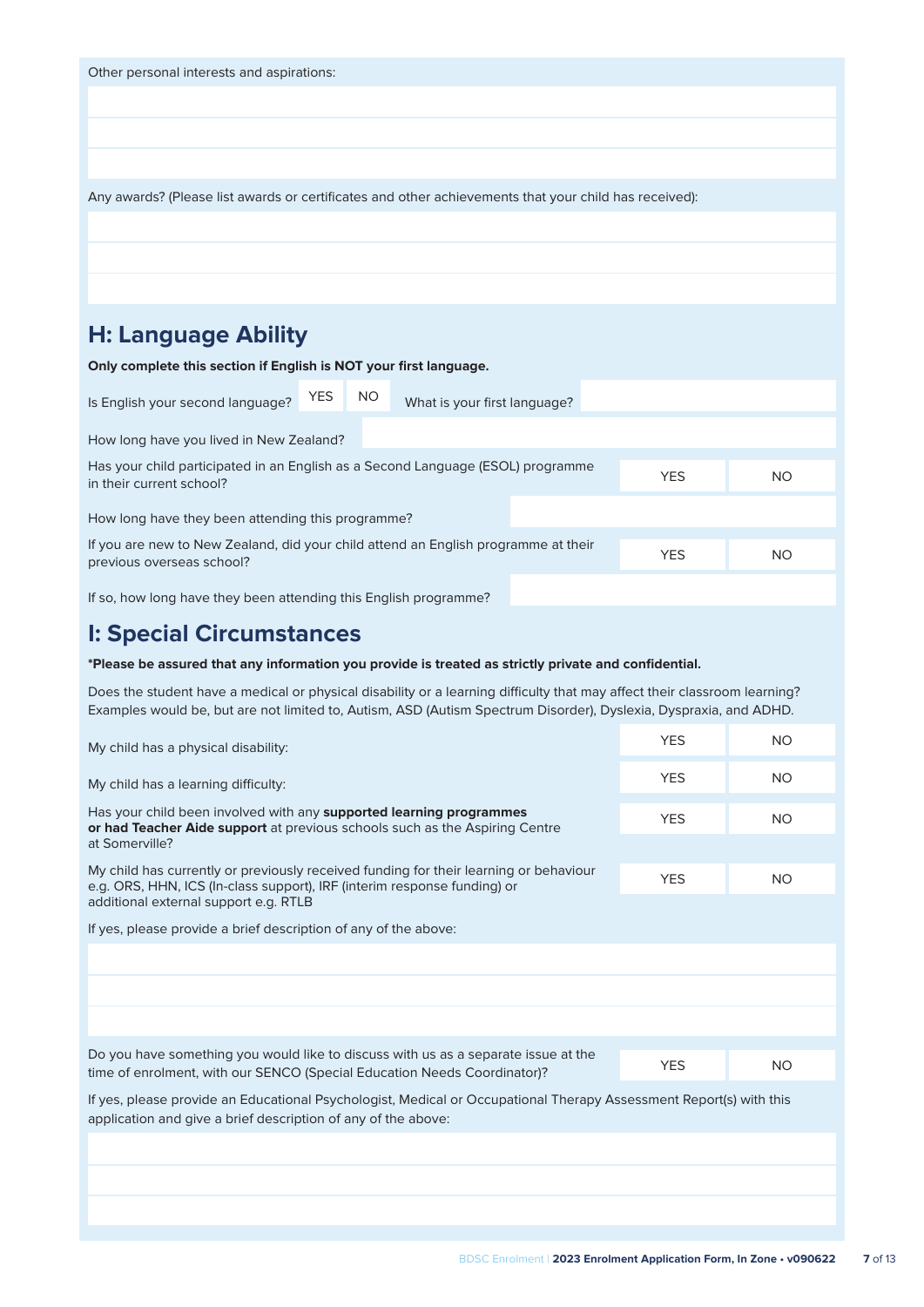### **J: Counselling**

**Please be assured that any information you provide is treated as strictly private and confidential.**

| Has your child received support from Counsellors at their previous school?   | <b>YES</b> | <b>NO</b> |
|------------------------------------------------------------------------------|------------|-----------|
| Please indicate if any of the below agencies or services have been involved: |            |           |
| Child Youth and Family/Oranga Tamariki?                                      | <b>YES</b> | <b>NO</b> |
| Whirinaki (or other child adolescent mental health service)?                 | <b>YES</b> | NO.       |
| Private Practitioner/Psychologist/Psychiatrist/Private Counsellor?           | <b>YES</b> | NO.       |
| Other?                                                                       | <b>YES</b> | NO.       |
| Or, would you prefer a confidential discussion with one of our Counsellors?  | <b>YES</b> | <b>NO</b> |

### **K: Medical**

#### **To assist us in providing the best care for your child, please complete the following questionnaire with as much detail as possible.**

While this information is confidential, it may be necessary for the safety of your child, to inform relevant staff of medical conditions. Student health may change during the course of their schooling. Please notify the College Nurse as soon as possible with any changes to medical details on 09 273 2310 ext. 374.

#### **MEDICAL CONDITIONS (please tick)**

| Allergies. Please clearly specify:          |              |                     |                        |            |                 |                    |
|---------------------------------------------|--------------|---------------------|------------------------|------------|-----------------|--------------------|
| Asthma                                      |              | Back/Neck Problems  | Coeliac disease        |            | <b>Diabetes</b> |                    |
| <b>Epilepsy</b>                             |              | Headaches/Migraines | <b>Heart Condition</b> |            |                 | Moblity challenges |
| Other (specify):                            |              |                     |                        |            |                 |                    |
| <b>REACTIONS (please tick)</b>              |              |                     |                        |            |                 |                    |
| Bee or wasp stings                          |              | Hay fever           | Insect bites           |            | Latex/plasters  |                    |
| <b>Medications</b>                          | <b>Sulfa</b> |                     | Sunlight               |            |                 |                    |
| Other (specify):                            |              |                     |                        |            |                 |                    |
| <b>FOR STUDENTS WITH ASTHMA</b>             |              |                     |                        |            |                 |                    |
| Does your child have an ASTHMA ACTION PLAN? |              |                     |                        | <b>YES</b> |                 | <b>NO</b>          |

If using preventers, the Asthma Society recommends having an Action Plan which requires updating every 6 to 12 months. See your Doctor or Practice Nurse and provide a copy to our College Nurse.

#### **MEDICATIONS**

For students who require regular medication, it is advisable to leave a supply of their **labelled** prescribed medication with the College Nurse. Please contact the College Nurse to discuss these requirements, and to obtain a copy of the Parental Consent form which will allow the administration of the prescribed medication when required.

#### Regular medication(s):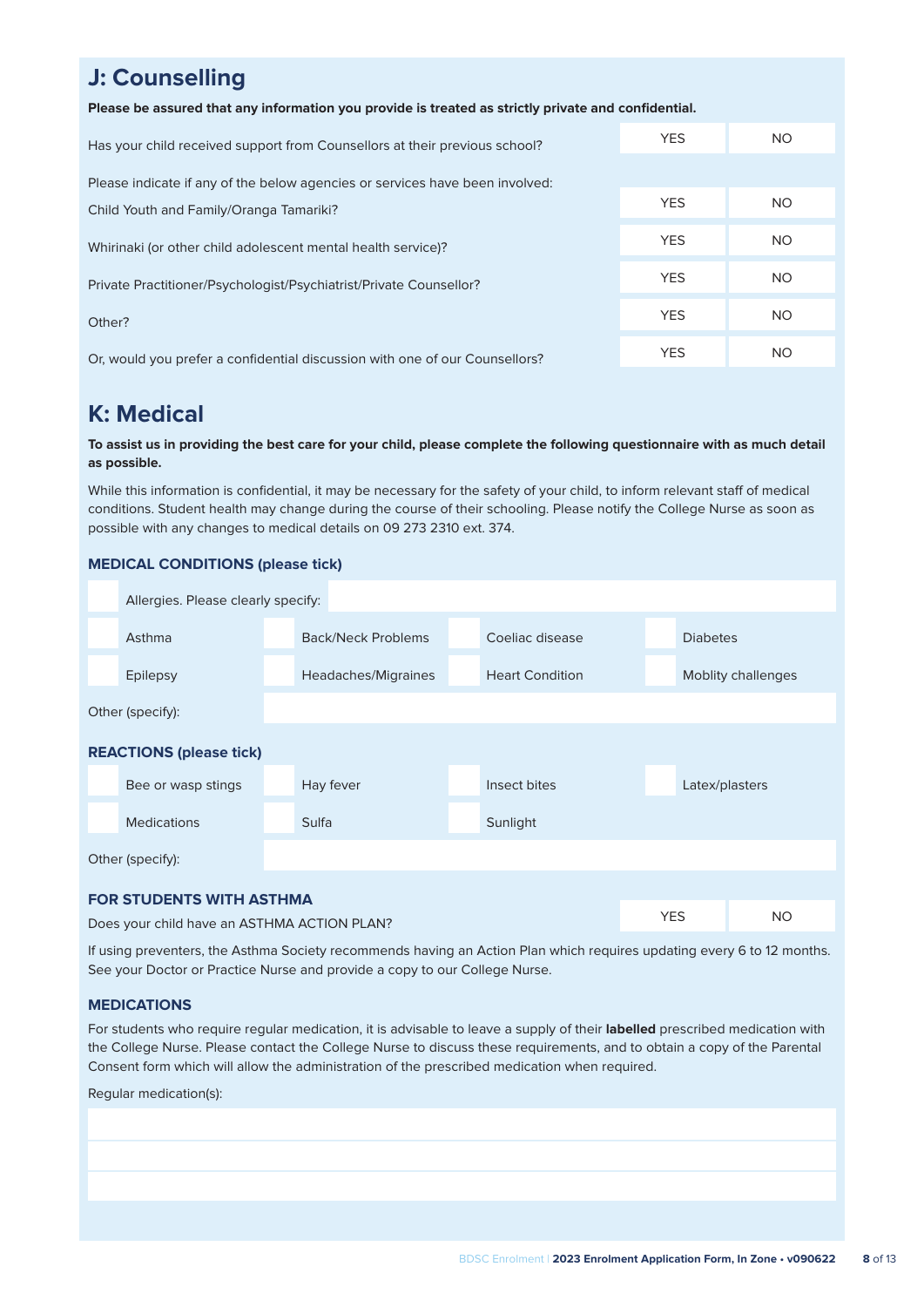| <b>YES</b><br>Does your child have any hearing loss?<br><b>YES</b><br><b>NO</b><br>Is the hearing loss significant enough to affect their learning?  | <b>NO</b> |  |  |  |  |  |  |  |  |
|------------------------------------------------------------------------------------------------------------------------------------------------------|-----------|--|--|--|--|--|--|--|--|
|                                                                                                                                                      |           |  |  |  |  |  |  |  |  |
|                                                                                                                                                      |           |  |  |  |  |  |  |  |  |
| <b>YES</b><br>Does your child wear a hearing aid?                                                                                                    | <b>NO</b> |  |  |  |  |  |  |  |  |
| <b>VISION</b>                                                                                                                                        |           |  |  |  |  |  |  |  |  |
| <b>YES</b><br><b>NO</b><br>Does your child have any vision impairment or concern?                                                                    |           |  |  |  |  |  |  |  |  |
| <b>YES</b><br><b>NO</b><br>Is the vision impairment significant enough to affect their learning?                                                     |           |  |  |  |  |  |  |  |  |
| <b>YES</b><br><b>NO</b><br>Does your child need to wear glasses/contact lenses?                                                                      |           |  |  |  |  |  |  |  |  |
| <b>VACCINATIONS (please tick)</b>                                                                                                                    |           |  |  |  |  |  |  |  |  |
| Has your child completed their childhood immunisation programme?<br><b>YES</b><br><b>NO</b><br>(If unsure, please contact your GP or Practice Nurse) |           |  |  |  |  |  |  |  |  |
| Please supply a copy of your child's vaccination record.                                                                                             |           |  |  |  |  |  |  |  |  |
| <b>HIB</b> (Haemophilus<br>HPV (Human<br>Diphtheria<br><b>Hepatitis B</b><br>influenzae Type B)<br>Papillomavirus)                                   |           |  |  |  |  |  |  |  |  |
| <b>Pertussis</b><br><b>Measles</b><br><b>Mumps</b><br>(Whooping Cough)<br>Polio                                                                      |           |  |  |  |  |  |  |  |  |
| Rubella<br><b>Tetanus</b><br>Varicella (Chickenpox)<br>Rotavirus                                                                                     |           |  |  |  |  |  |  |  |  |
| Covid-19<br>Pneumococcal<br>Meningococcal B                                                                                                          |           |  |  |  |  |  |  |  |  |
| Other (specify):                                                                                                                                     |           |  |  |  |  |  |  |  |  |
| PERMISSION FOR ADMINISTERING MEDICATION                                                                                                              |           |  |  |  |  |  |  |  |  |
|                                                                                                                                                      |           |  |  |  |  |  |  |  |  |
| <b>YES</b><br><b>NO</b><br><b>YES</b><br><b>Allowed Paracetamol?</b><br>Allowed Ibuprofen?                                                           | <b>NO</b> |  |  |  |  |  |  |  |  |
| <b>Family Doctor</b><br>Name:<br>Phone Number:                                                                                                       |           |  |  |  |  |  |  |  |  |
| <b>Family Dentist</b><br>Phone Number:<br>Name:                                                                                                      |           |  |  |  |  |  |  |  |  |
| In some circumstances, it is necessary for medication to be given for such things as stings/bites, abrasions, cuts,<br>indigestion and colds etc.    |           |  |  |  |  |  |  |  |  |
| I give permission for the College to administer this treatment if necessary.                                                                         |           |  |  |  |  |  |  |  |  |
| <b>Parent/Guardian/Authorised</b><br><b>Primary Duty of Care</b><br>Signature:                                                                       |           |  |  |  |  |  |  |  |  |
| Date:                                                                                                                                                |           |  |  |  |  |  |  |  |  |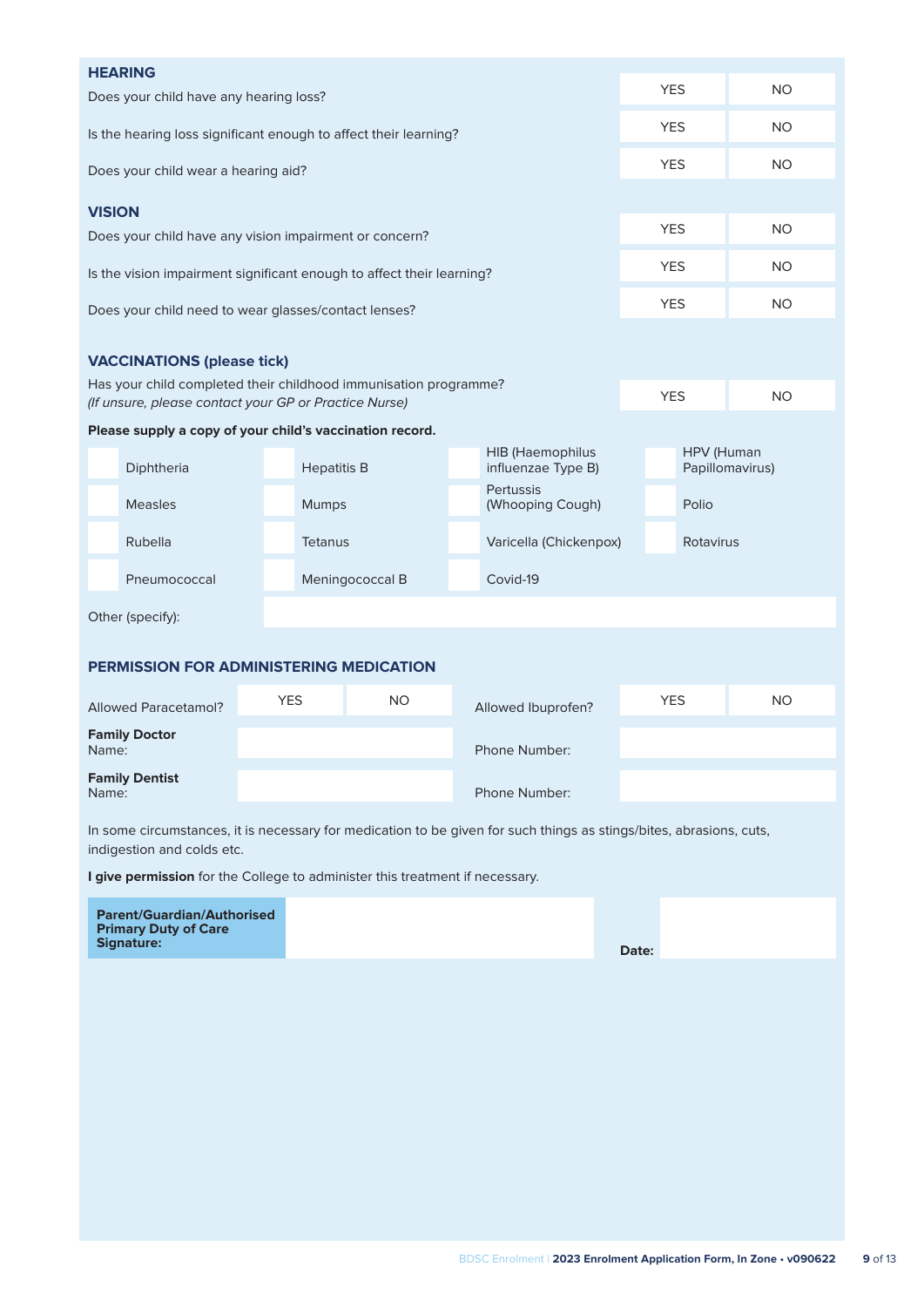#### **IN CASE OF ACCIDENT OR EMERGENCY**

In case of an accident or emergency and the College cannot contact you, or if the accident is serious, **the College may:**

- Transport the child to an Accident and Emergency Clinic for treatment.
- Call an ambulance.
- Administer the student's prescribed medication supplied to the College Nurse.
- Use our Ventolin Inhaler in an asthma emergency, if own medication is unavailable.
- Use our Defibrillator in the event of a student suffering cardiac arrest.

**I give permission** for Botany Downs Secondary College to make such arrangements as are necessary for the treatment of my child and agree to meet any costs incurred.

|--|

**In case of a serious accident or emergency, an Ambulance will be called. A parent/ guardian will also be called so please always ensure that the College has your current contact details.**

### **L: The Purpose of the Privacy Act, 1993**

#### **I hereby acknowledge:**

- The information in this enrolment application has been provided voluntarily.
- The Board of Trustees of Botany Downs Secondary College is collecting the information for the purpose of providing a database of information relating to the future education, guidance, monitoring and reporting of students' progress and pastoral care. In an emergency, at the discretion of the Principal, information from the file could possibly be given to an agency such as the police or a doctor.
- We will share personal information about students' progress and well-being with those people named in our records as the parent(s), caregiver(s) or guardian(s) of that student. We will only share other personal information with the parent(s), caregiver(s), guardian(s) or extended family/whānau of a student who are noted in our records as able to receive that information.
- The information collected may be used for a variety of statistical and research purposes, while ensuring that no individual can be identified.

### **M: Declaration of Usual Place of Residence**

For the purpose of enrolment, the home address given on this form **MUST** be the student's usual place of residence when the college is open for instruction. In-zone students must reside in the college zone.

The Ministry of Education has advised that parents should also be informed of the possible consequences of deliberately attempting to gain unfair priority in enrolment by knowingly giving a false address or making an in-zone living arrangement which they intend to be only temporary. For example:

- Renting or residing in-zone on a short-term basis (any rental agreement must be for a minimum of one year)
- Arranging a temporary board in-zone with a relative or friend
- Using the in-zone address of a relative or friend as an "address of convenience" with no intention of living there on an ongoing basis.

#### **If the Board of Trustees has reasonable grounds for believing that the given in-zone address will not be a genuine, on-going living arrangement, the Board may decline the application for enrolment.**

After attendance has begun, if the college learns that the student no longer resides at the in-zone address which was given at the time of application, and we have reasonable grounds to believe that the in-zone address has been used for the purpose of unfairly gaining priority of enrolment, then the Board may annul the enrolment. This course of action is under Section 110A of the Education Act 1989.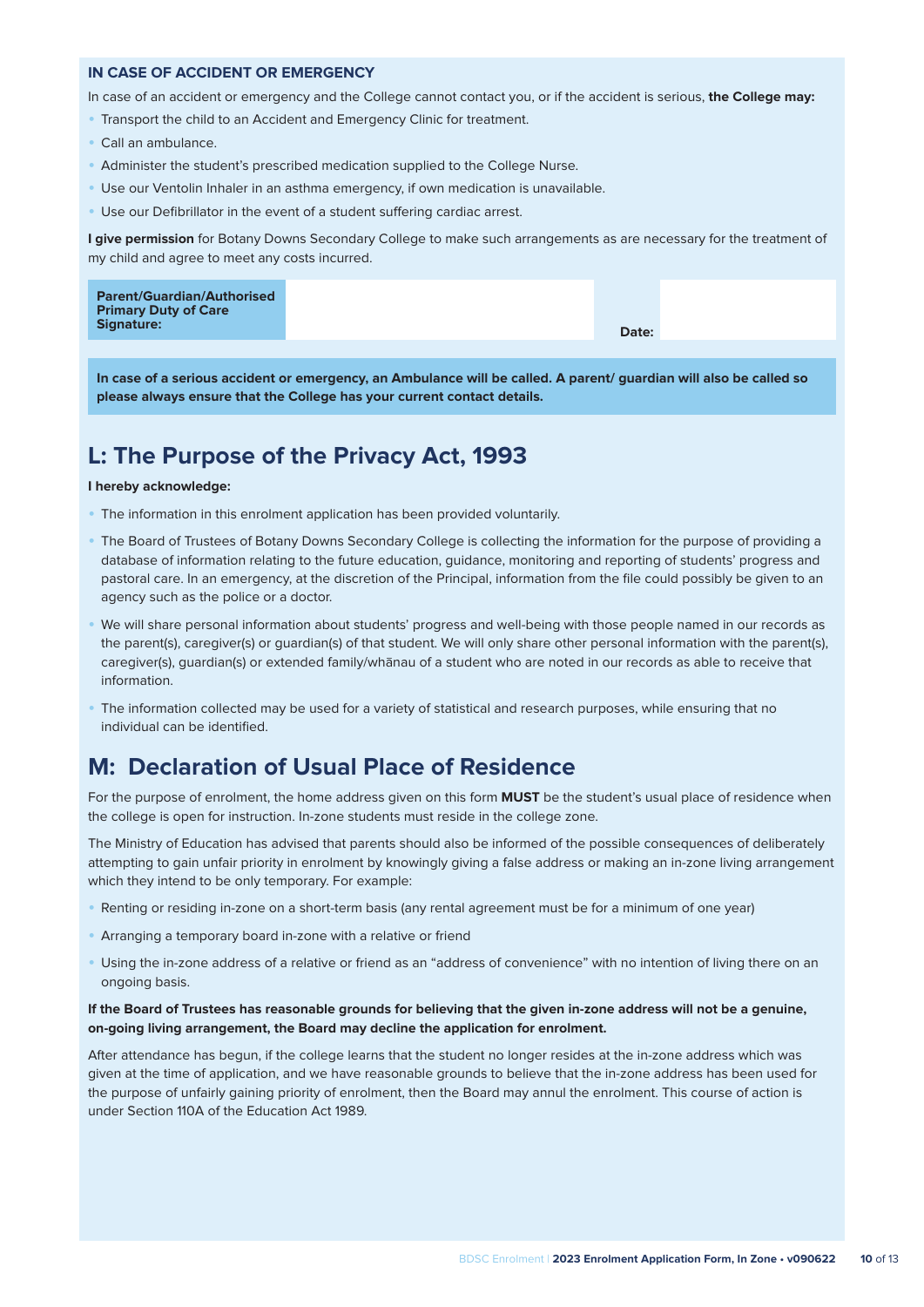| If the student moves out of zone, an application must be made IN WRITING TO THE BOARD OF TRUSTEES for<br>permission for the student to remain at Botany Downs Secondary College. |            |     |  |  |  |
|----------------------------------------------------------------------------------------------------------------------------------------------------------------------------------|------------|-----|--|--|--|
| I confirm that I will advise the College of any subsequent change of address                                                                                                     | <b>YES</b> | NO. |  |  |  |
| I confirm that this is the student's only residential address                                                                                                                    | <b>YES</b> | NO. |  |  |  |
| Please state other address if the student resides there too:                                                                                                                     |            |     |  |  |  |

Please list below your child's place of residence and schools attended in the last three years:

|      | <b>HOME ADDRESS</b> | <b>SCHOOL ATTENDED</b> |
|------|---------------------|------------------------|
| 2020 |                     |                        |
|      |                     |                        |
|      |                     |                        |
| 2021 |                     |                        |
|      |                     |                        |
| 2022 |                     |                        |

### **N: College Donation**

The College donation helps cover shortfalls in government funding to cover such items as class materials, computer technology, library books, sports and cultural equipment, or any such purpose as may be approved by the Board of Trustees.

Donation tax credits can be claimed from the Inland Revenue Department. You can find out more about this, and apply, by visiting the page about donations on the IRD's website.

The College is very appreciative of the support from families who pay the College donation.

### **O: Student Undertaking**

**I request** that I be admitted to Botany Downs Secondary College.

**I agree** to abide by the Botany Downs Secondary College's responsible use CyberSafety Agreement, outlining the students' rights and responsibilities regarding the use of IT.

**I have read** the CyberSafety Agreement, Behavioural Expectations - Our Way, and Uniform and Presentation Standards as set out in the enrolment documentation and I will always abide by these.

| Date: |
|-------|
|-------|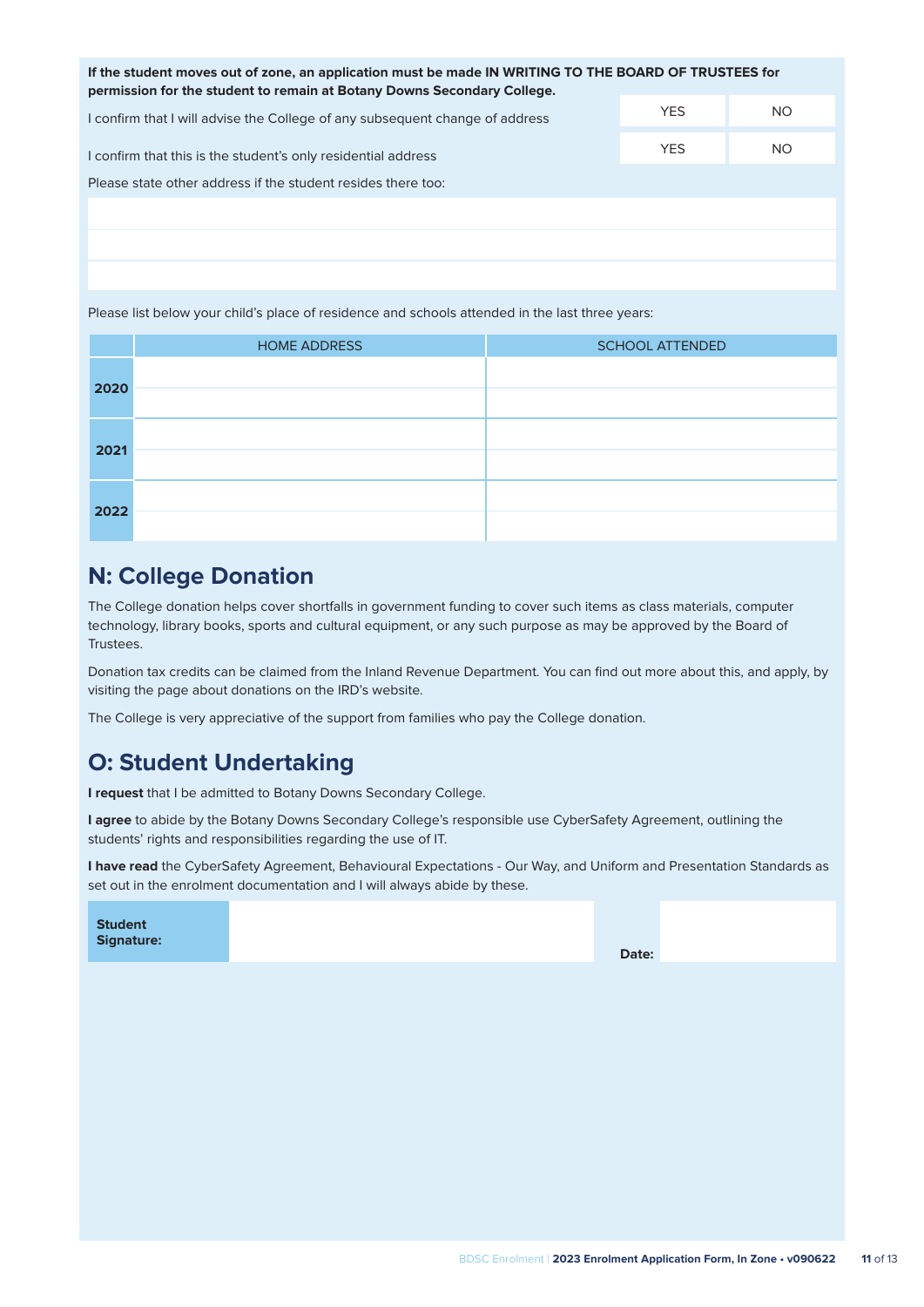### **P: Parent/Guardian/Authorised Primary Duty of Care Undertaking**

**I/We hereby** undertake with the Botany Downs Secondary College Board of Trustees to observe the conditions and expectations as outlined in the enrolment documentation, so far as they affect me, and the student enrolled.

**I/We agree** to uphold and abide by the College standards and behaviour expectations as set out in 'Our Way'.

**I/We agree** to abide by the Botany Downs Secondary College's responsible use of CyberSafety Agreement, outlining the students' rights and responsibilities regarding the use of IT. A copy of this agreement is included in the Enrolment Information booklet and must be read by students/caregivers.

**I/We agree** to pay contributions toward activities, college trips, sports, subject consumables where appropriate, cocurricular activities and events that are identified in the Option Booklet, or by correspondence at home.

**I/We consent** to my child's photograph or college work being used for publicity material (e.g. on our prospectus, or website, or in displays).

**I/We agree** to the use (including disclosure) of the above information by the staff of the college for any purpose related to the education and well-being of the student concerned.

**I/We declare** and understand that students accepted under the in-zone criteria are expected to remain resident in-zone for the duration of their enrolment. I/we will advise the college of any changes or moves from in-zone to out-of-zone, and I/we will apply to the Board of Trustees for permission to remain at Botany Downs Secondary College.

**I/We confirm** that my child will reside permanently with their parent/s or Legal Guardian or Authorised Primary Duty of Care for the duration of their attendance at Botany Downs Secondary College.

**I/We give permission** for you to contact previous school(s) for further information required.

**I/We declare** that the information provided on this enrolment application is true and correct.

| <b>Parent/Guardian/Authorised</b><br><b>Primary Duty of Care</b><br>Signature:        | Date: |  |
|---------------------------------------------------------------------------------------|-------|--|
| <b>Parent/Guardian/Authorised</b><br><b>Primary Duty of Care</b><br><b>Signature:</b> | Date: |  |